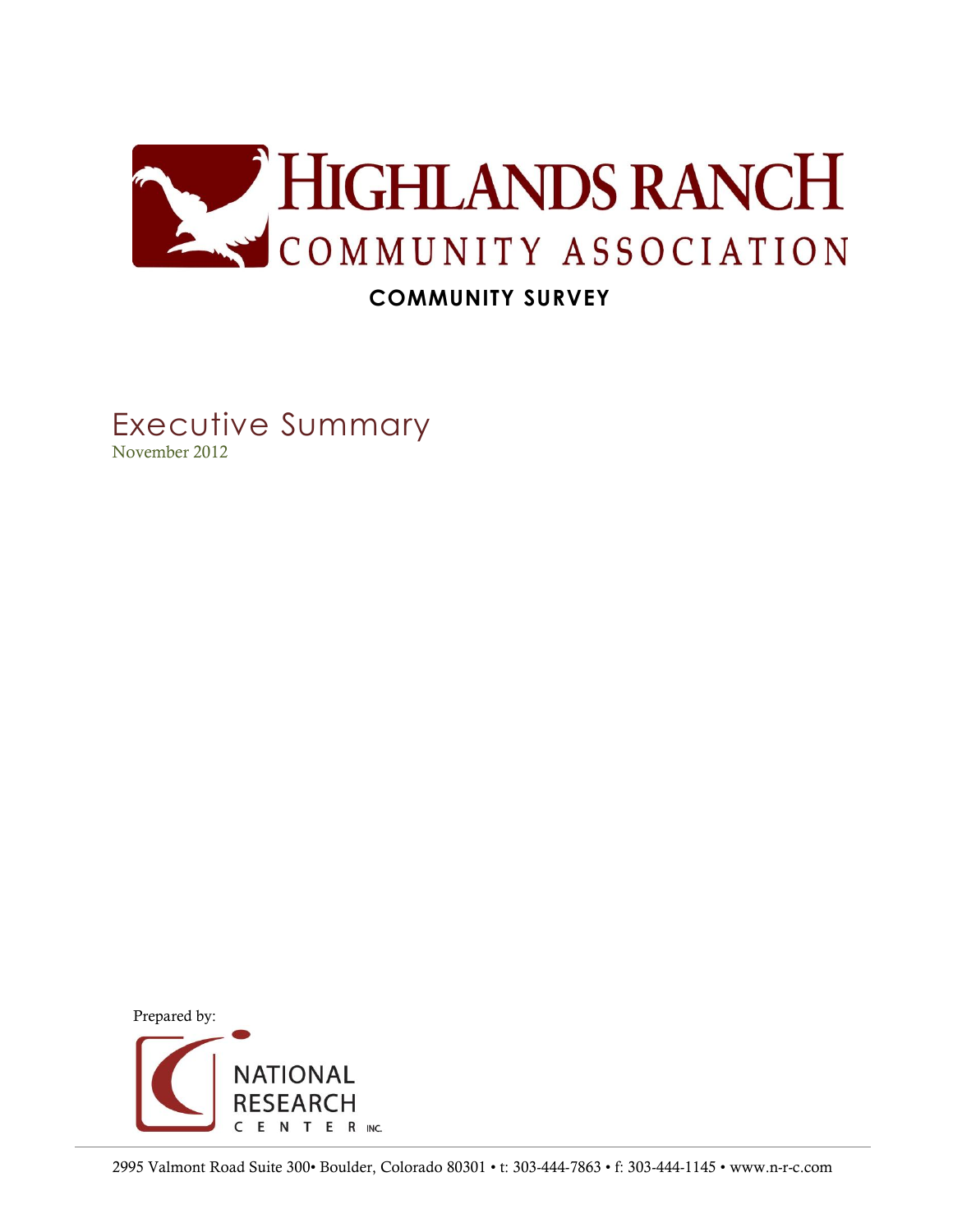# Executive Summary

The Highlands Ranch Community Association (HRCA) is a non-profit organization comprised of nearly 30,000 homeowners in the Highlands Ranch area. It maintains four recreation centers, in addition to an 8,200 acre conservation area known as the Backcountry Wilderness Area. In 2010 and 2011, the Backcountry Planning Areas Committee created the Community Involvement Process (CIP) to ensure that homeowners' voices are heard in the process of planning new development projects in the Backcountry.

To facilitate this goal, the HRCA contracted with National Research Center, Inc. (NRC) to design and administer the 2012 Community Survey using scientifically sound survey methods. Dovetailing with the community survey that the HRCA conducted in 2008, the 2012 Community Survey provided homeowners the opportunity to rate the quality of services and amenities currently provided by the HRCA. The survey also permitted homeowners to provide feedback to the HRCA regarding their priorities and preferences for the development of the Backcountry. The results of this investigation may help guide the HRCA and the Backcountry Planning Areas Committee in their decisions regarding future changes in the community.

# Survey Methods

The mail survey was administered using scientifically sound, rigorous methods to ensure unbiased, statistically valid, representative results for the HRCA. The best survey research practices were used for the resources spent to reduce possible sources of error (e.g., sampling error and non-response error). These practices included selecting households at random to participate, contacting potential respondents multiple times and weighting the data to reflect the demographics of HRCA homeowners.

A randomly selected sample of 3,000 Highlands Ranch homeowners was mailed the 2012 Highlands Ranch Community Association Community Survey. The survey included a URL for respondents to complete the survey online if preferred. Of the 3,000 surveys mailed, 38 were returned because the housing unit was vacant or the postal service was unable to deliver the survey as addressed. Of the 2,962 households that received a survey, 1,222 completed the survey via mail and 85 completed the survey via the Internet for a total for 1,307 completed surveys, providing a response rate of 44%. Responses were tracked by area of Highlands Ranch so that the responses from the homes closest to the Backcountry (Delegate Districts 111 and 114) could be compared to the homes in the rest of the community to determine whether proximity to the Backcountry made a difference in opinions. Districts 50, 70 and 79 were excluded from the sample since they do not pay for recreation amenities (and therefore cannot use the Backcountry).

Survey results were weighted so that respondent characteristics were represented in the proportions reflective of HRCA homeowners according to the 2010 Census.

It is customary to describe the precision of estimates made from surveys by a "level of confidence" and accompanying "confidence interval" (or margin of error). A traditional level of confidence, and the one used here, is 95%. The confidence interval is no greater than or plus or minus three percentage points around any given percent for the entire sample (1,307 completed surveys) and larger for comparisons for subgroups, including plus or minus eight percentage points for comparisons by Backcountry proximity.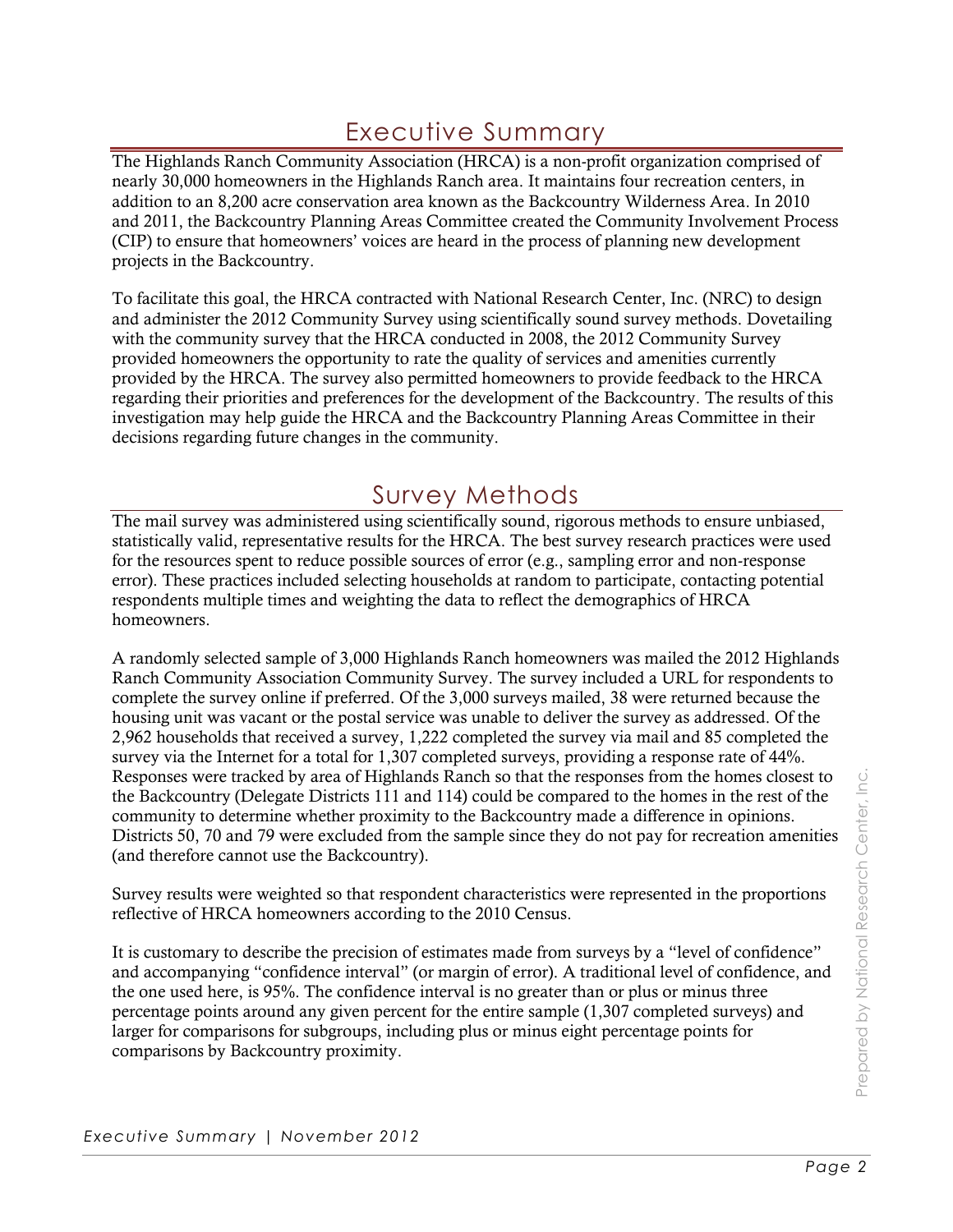## Quality of Community

Overall, homeowners rated most aspects of the Highlands Ranch community quite favorably:

- Over 9 in 10 rated the quality of neighborhood/community parks and recreational areas and the quality of public services (e.g., library, police, fire, water and trash) as "excellent" or "good."
- About 8 in 10 rated the overall mix of commercial, residential and recreational areas and the appropriate mix of housing choices as "excellent" or "good."
- In contrast, half or more of homeowners felt that the quality of restaurants, the mix of restaurant choices or opportunities to work in the community were "fair" or "poor."

Similarly, most homeowners felt positively about the performance of the HRCA:

- About 9 in 10 homeowners felt the HRCA did an "excellent" or "good" job of managing the four recreation centers and the Backcountry Wilderness Area.
- Over 8 in 10 felt the HRCA did an "excellent" or "good" job of planning and operating community events.
- However, about one-third felt the HRCA did a "fair" or "poor" job of making assessments for the HRCA services fair and reasonable, providing services that enhance property values or enforcing architectural covenants.
- Homeowners who supported development in the Backcountry, supported changes to existing recreational amenities or were familiar with HRCA Planning Areas rated the performance of the HRCA more favorably than their counterparts.

#### Recreation Centers

Many homeowners reported frequent participation in many of the HRCA's recreational activities and programs:

- About one-third of homeowners reported visiting a recreation center at least once per month.
- Homeowners familiar with the HRCA Planning Areas and supportive of development in the Backcountry reported using the recreation centers more often than their counterparts.
- Community and special events such as the Rodeo, July 4th celebration and Home Town Holiday were also popular among homeowners.
- Child-related programs were used less often; just 4% to 5% of homeowners reported using child care, preschool or nursery programs in the last year.

Across all of these activities and programs, the majority of respondents gave favorable ratings of quality:

- About 9 in 10 homeowners gave a rating of "excellent" or "good" to the Southridge, Westridge and Eastridge recreation centers. About 7 in 10 gave such a rating to the Northridge recreation center.
- Nine in 10 homeowners rated the quality of the Backcountry Wilderness Area programs as "excellent" or "good."
- In general, those programs that were less often utilized by residents, such as child-related programs, tended to receive lower quality ratings.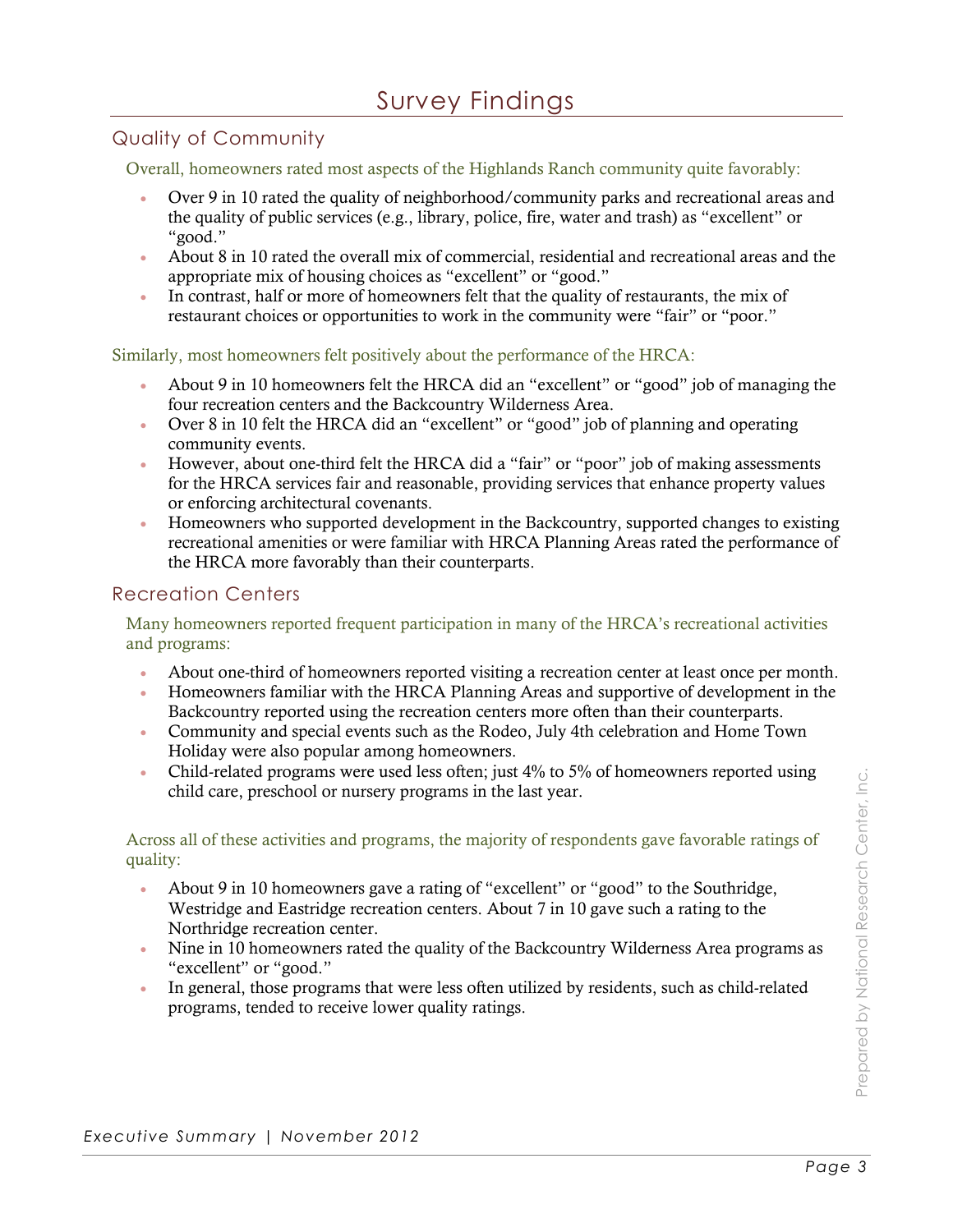Although homeowners were relatively unanimous in appreciating the quality of existing recreation facilities, they differed in their views of potential improvements to these facilities:

- About 8 in 10 respondents agreed that the HRCA should maintain state of the art recreation centers that are the equal of private facilities in the area.
- Two-thirds felt that the Eastridge weight and cardio areas should be remodeled and expanded.
- Most homeowners opposed building a new outdoor pool/aquatics center, a new arts/cultural center or a new recreation center in Highlands Ranch.
- Homeowners who supported Backcountry development and changes to existing recreational amenities were more supportive of enhancements to HRCA's recreation centers, whereas homeowners who opposed such development felt the HRCA should focus on operating recreation facilities at the lowest possible cost.

When it came to funding enhancements to the existing facilities, most homeowners favored a conservative approach:

- About 6 in 10 endorsed a 10-year increase of 1-2% (\$4-9/year).
- Slightly over half of homeowners did not support any of the proposed projects and felt that there should be no assessment increase.
- All other proposed assessment increase plans received marked opposition.

#### The Backcountry Wilderness Area

Homeowners varied in their initial level of familiarity with the Backcountry Planning Areas:

- Most homeowners were "very" or "somewhat" familiar with the trail systems in both the Backcountry and Douglas County East/West.
- About two in five homeowners were at least somewhat familiar with the HRCA Planning Areas.
- However, just one in five homeowners was familiar with the Community Involvement Process (CIP) for Backcountry planning areas.

Likewise, homeowners varied in their level of familiarity with the many activities offered in the Backcountry Wilderness Area:

- About half of homeowners were "very" or "somewhat" familiar with the nature hikes, horseback trail rides and hay rides offered in the Backcountry.
- One-quarter were familiar with the archery range, archery lessons, elk hunting and elk bugling/photo hunts.
- In contrast, only one in five homeowners was familiar with the firearms classes offered in the Backcountry.

Currently, the use of HRCA Backcountry trails is restricted to members of the HRCA recreation centers and their guests. Homeowners voiced their opinions regarding potential changes to this policy:

- Three-quarters of homeowners felt that the trails should remain private, accessed only by members and their guests.
- Just over half felt that the trails should be open to any non-member who pays a fee.
- The majority of homeowners were strongly opposed to opening the trails to the general public for no fee.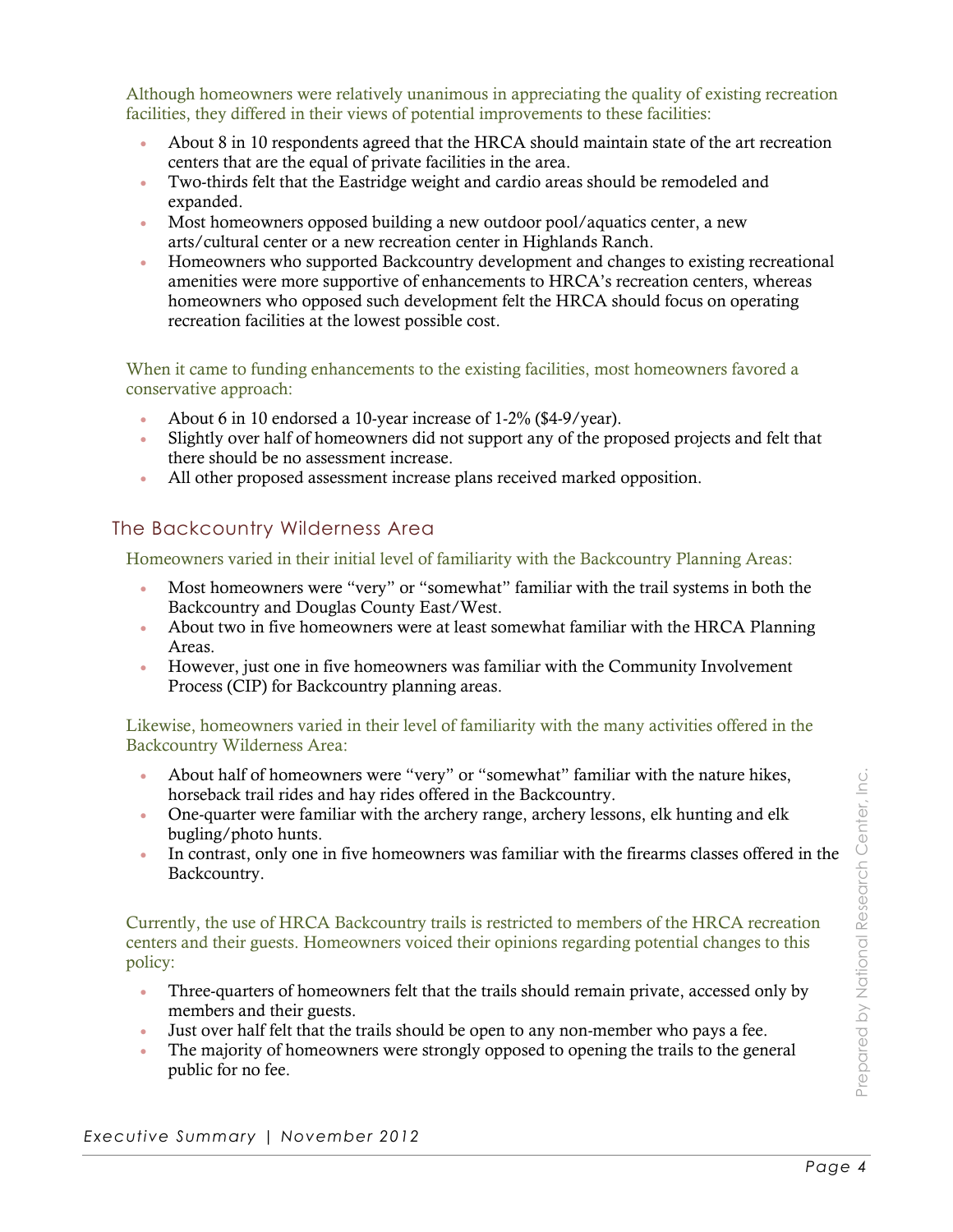## Development in the Backcountry

Beyond the many recreational opportunities already available to residents, the HRCA is considering expanding recreational opportunities in the Backcountry. Homeowners appeared to favor certain projects over others:

- About 9 in 10 homeowners supported trails for hiking, biking, running and horseback riding.
- Three-quarters supported fishing ponds, while about two-thirds supported a ropes/challenge course or concerts, weddings and special events in the Backcountry.
- Homeowners largely opposed projects such as a golf course, an off road bike park or skate park.
- Notably, over one-third of homeowners preferred that the Backcountry be left as is, with no additional recreational amenities of any kind.

In addition to these recreational projects, a variety of non-recreation development opportunities are possible in the Backcountry Planning Areas. However, HRCA homeowner greeted these projects more cautiously:

- Just over half of homeowners supported no development of any kind, preferring that the Planning Areas be left as they are.
- Homeowners were most amenable to the prospect of a nature center, with three-quarters expressing support.
- About 6 in 10 at least "somewhat" supported an outdoor amphitheater or a tree farm.
- Most homeowners were strongly opposed to the cemetery/memorial gardens.

Any one of these development projects must adhere to HRCA zoning requirements before it is put into action. Current zoning allows for some types of uses in the HRCA Planning Areas but not others. Once again, homeowners approached new zoning options with caution:

- Just over half of homeowners at least "somewhat" supported leaving the Planning Areas as they are, with no other uses of any kind.
- Among the possible uses noted on the survey, a fire/police station was most popular, with 56% of homeowners indicating that they at least "somewhat" support this project.
- About half supported animal rescue/rehabilitation facilities, soccer fields, a library and baseball/softball fields.
- In contrast, about 7 in 10 homeowners "somewhat" or "strongly" opposed houses of worship, a college/university and private sports training facilities.

The pursuit of new development projects in the Backcountry will require additional funding from homeowner assessments. When presented with a number of funding options, homeowners appeared to prefer a conservative approach:

- Just over half preferred that there be no increase at all, indicating opposition to new development in the Planning Areas.
- Among the five possible assessment increase plans, about 6 in 10 homeowners supported a 10-year recreational assessment increase of 1-2% (\$4-\$9/year).
- All other proposed assessment plans received substantial opposition, particularly the shortterm special assessments.